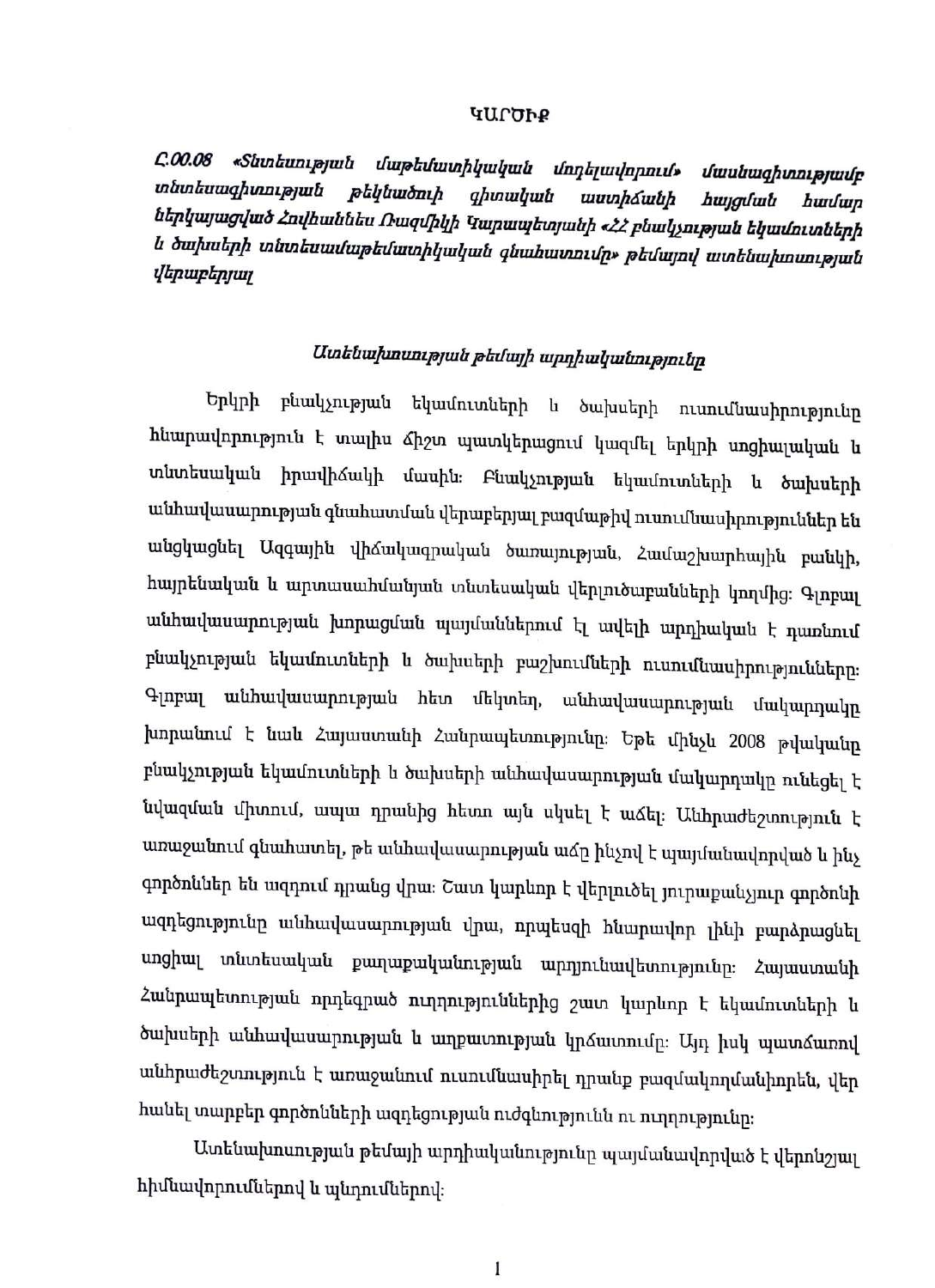### Հետազոտության նպատակը և հիմնական խնդիրները

Հետազոտության հիմնական նպատակներն են Հայաստանի Հանրապետության բնակչության եկամուտների և ծախսերի անհավասարության գնահատումը, նրանց բաշխման տնտեսամաթեմատիկական մոդելավորումը` առավել նշանակալի գործոնների ուսումնասիրության միջոցով։ Այդ նպատակին հասնելու համար առաջադրվել են հետևյալ խնդիները`

- ուսումնասիրել բնակչության եկամուտների և ծախսերի էությունն ու կառուցվածքը,
- ուսումնասիրել բնակչության եկամուտների և ծախսերի բաշխման վերաբերյալ տարբեր տնտեսագետների կողմից առաջ քաշված մոտեցումներն ու մեթոդները,
- ուսումնասիրել և վերլուծել համաշխարհային պրակտիկայում բնակչության եկամուտների և ծախսերի բաշխման հետազոտության մեջ իրականացվող տնտեսամաթեմատիկական մեթոդները և մոդելները,
- վեր հանել այն գործոնները, որոնք ազդում են բնակչության եկամուտների և ծախսերի բաշխման անհավասարության վրա և բացահայտել նրանց առանձնահատկությունները
- գնահատել Հայաստանի Հանրապետությունում բնակչության եկամուտների և ծախսերի բաշխման անհավասարության վրա ազդող հիմնական գործոնների ազդեցությունը, նրանց ուղղությունը և չափը,
- կանխատեսել Հայաստանի Հանրապետությունում բնակչության եկամուտների և ծախսերի բաշխման անհավասարության մակարդակները։

### Ատենախոսության կառուցվածքը և բովանդակությունը

Ատենախոսությունը բաղկացած է ներածությունից, երեք գլխից, եզրակացությունից, օգտագործված գրականության ցանկից և հավելվածներից։

Ատենախոսության առաջին գլխում («Բնակչության եկամուտների և ծախսերի դասակարգումը») ներկայացվել են բնակչության եկամուտների եւ ծախսերի էությունն կառուցվածքը, նկարագրվել են բնակչության եկամուտների եւ ծախսերի  $n_{L}$ վերլուծության սկզբունքները։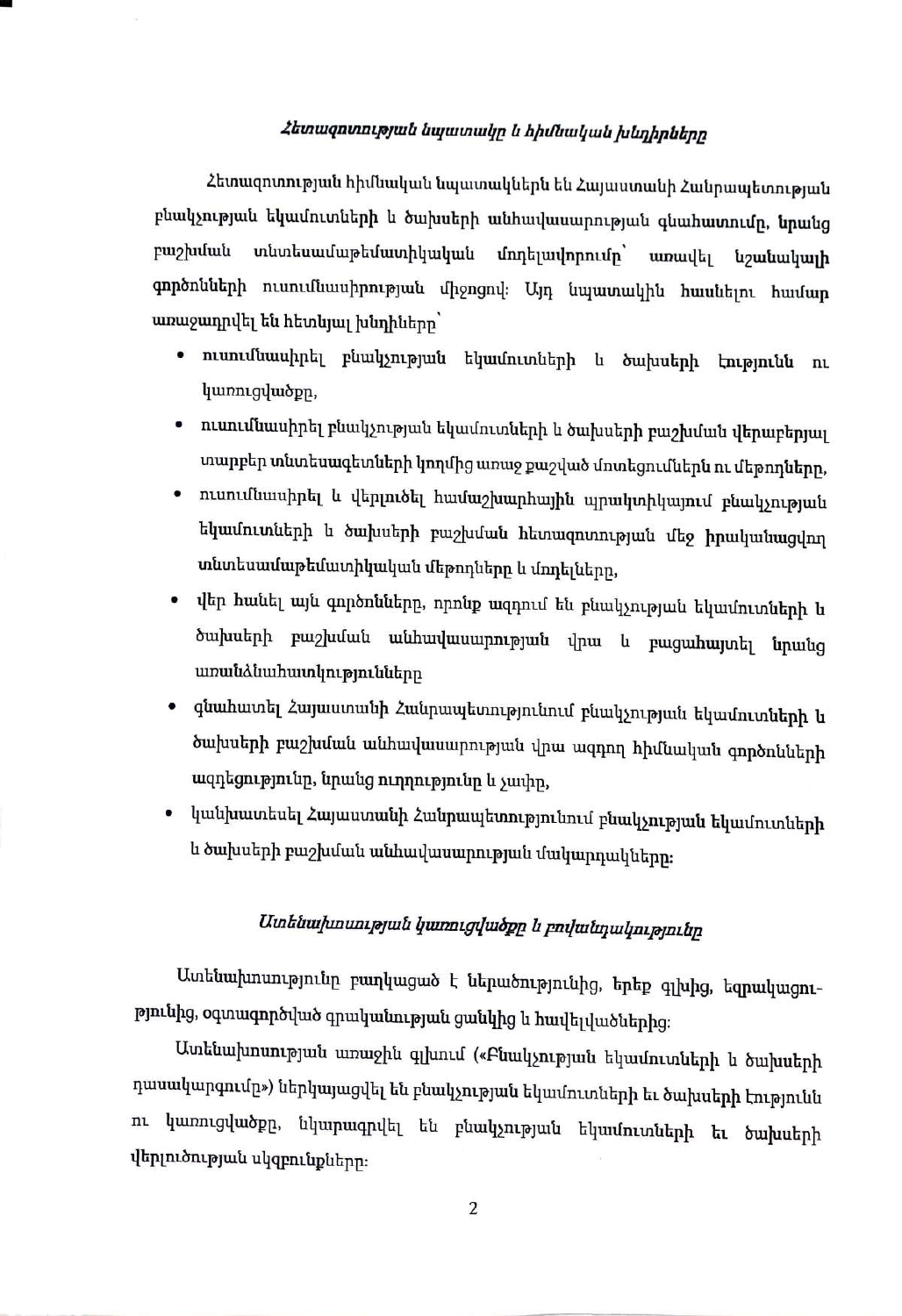Uշխատանքի երկրորդ գլխում («Բնակչության եկամուտների եւ ծախսերի բաշխման գնահատման մեթոդաբանությունը») ներկայացվել են բնակչության եկամուտների եւ ծախսերի անհավասարության գնահատման մոտեցումները, անդրադարձ է կատարվել անհավասարության ինդեքսներին՝ մասնավորապես Ջինի գործակցին եւ էնթրոպիայի դասի այլ ինդեքսներին, ուսումնասիրվել են Ֆիլդսի եւ ՋՄՓ ւնեթոդները եւ նրանց սինթեզի միջոցով ստացված համընդհանուր մեթոդը։

Uտենախոսության երրորդ գլխում («ՀՀ բնակչության եկամուտների եւ ծախսերի գնահատումը») հեղինակը ուսումնասիրել է ՀՀ բնակչության եկամուտների ծախսերի բաշխման անհավասարությունը ինչպես անհավասարության ինդեքսների, այնպես էլ l>l1111up. ht QU<I> tih]unqhhpr tfl12ngntj\_: flmmtiuwurptJ.ht hu lih~ui hu qp.hwtfl1q բաշխումները, այնպես բնակչության սոցիալական տարբեր խմբերի բաշխումները։

## *U2]uwznwlzpft hftrflzwqwlz qftrnwqwlz WJ1I)Jnt.bplzkpp b. qftznwqnplllzwqwlz lz2wlzwqm.pp1tbp*

Uտենախոսի կողմից ներկայացված ատենախոսության հիմնական գիտական արդյունքներն ու նորույթը կայանում են հետևյալում.

- l>}l1qu}l li QU<I> tih]unqhhp}l oqhnt]uJtutfp u}lh]uhqtj\_tuo hnp tfh]unq}l li wuhuu կասարության ինդեքսների օգնությամբ գնահատվել է Հայաստանի Հանրապետության եկամուտների և ծախսերի բաշխման անհավասարության վրա ազդող գործոնների ազդեցությունը ինչպես ժամանակի տարբեր պահերին, այնպես բնակչության տարբեր խմբերի միջև։
- Հայաստանի Հանրապետության տնտեսական աՃի սպասումների բյուջետային lı թիրախային սցենարների հիման վրա կանխատեսվել է Հայաստանի Zանրապետության եկամուտների և ծախսերի բաշխման անհավասարությունը։ Կանխատեսումներն իրականացվել են հաշվի առնելով եկամուտները և ծախսերը բնութագրող գործոնների էլաստիկության մակարդակները։
- Unաջարկվել է բնակչության եկամուտների և ծախսերի ուսումնասիրության hամար օգտագործվող տնտեսամաթեմատիկական մեթոդների նոր դասակարգում, որ բաղկացած է հետևյալ խմբերից` անհավասարության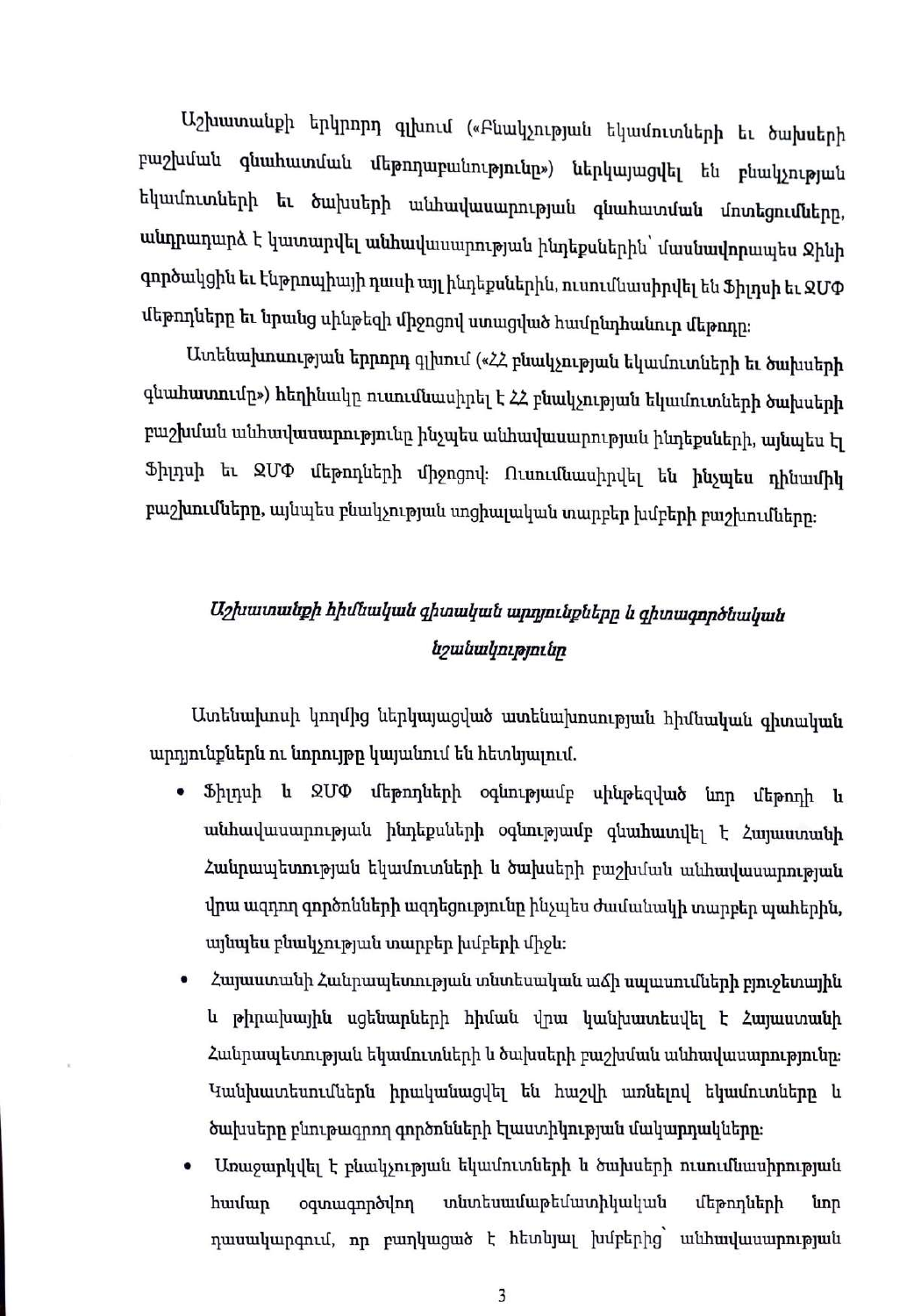գործակիցներ և հարաբերակցություններ, անհավասարության ինդեքսներ, միկրոտնտեսական հետազոտության մեթոդներ, մակրոտնտեսական հետազոտության մեթոդներ։Ուսումնասիրության արդյունքները կարող են օգտագործվել հանրապետությունում տնտեսական մրցակցության պաշտպանության օրենսդրության կատարելագործման, ինչպես նաև տնտեսական քաղաքականության մշակման h իրականացման գործընթացներում։

Ատենախոսությունում տեղ հետազոտության qunub արդյունքներն nı եզրահանգումները հնարավորություն են տալիս գնահատելու բնակչության եկամուտների `և ծախսերի բաշխման անհավասարության մակարդակները ժամանակի տարբեր պահերին, ինչպես նաև սոցիալ-տնտեսական տարբեր խմբերի մարդկանց huuun: Ummglud արդյունքները կարող են օգտագործվել կառավարության երկարաժամկետ քաղաքականության մշակման huufuup թիրախավորված միջոցառումներ իրականացնելու h սոցիալ-տնտեսական խնդիրները լուծելու համար։

# Դիտողություններ ատենախոսության վերաբերյալ

Ատենախոսությունը զերծ չէ նաև թերություններից, որոնցից կարևորվել են հետևյալները.

1. Ատենախոսության առաջին գլխի երկրորդ բաժնում տեսական հիմքերը մեծամասամբ ուսումնասիրված են արտասահմանյան գրականության հիման վրա։ Աշխատանքը կշահեր, եթե տեսական հիմքերը ներկայացվեին և վերլուծվեին նաև հայ հեղինակների գիտական աշխատանքների և ուսումնասիրությունների հիման վրա։

2. 22 բնակչության եկամուտների և ծախսերի անհավասարության գնահատում իրականացվել է Ֆիլդսի և ՋՄՓ մեթոդների օգնությամբ սինթեզված նոր մեթոդի օգնությամբ 2008 և 2020 թվականների համար։ Հարց է առաջանում, թե ինչու են ընտրվել այդ թվականները։ Անշուշտ ատենախոսությունն ավելի արժեքավոր կլիներ, եթե վերլուծության մեջ ներառվեր միջանկյալ այլ թվականներ ևս։